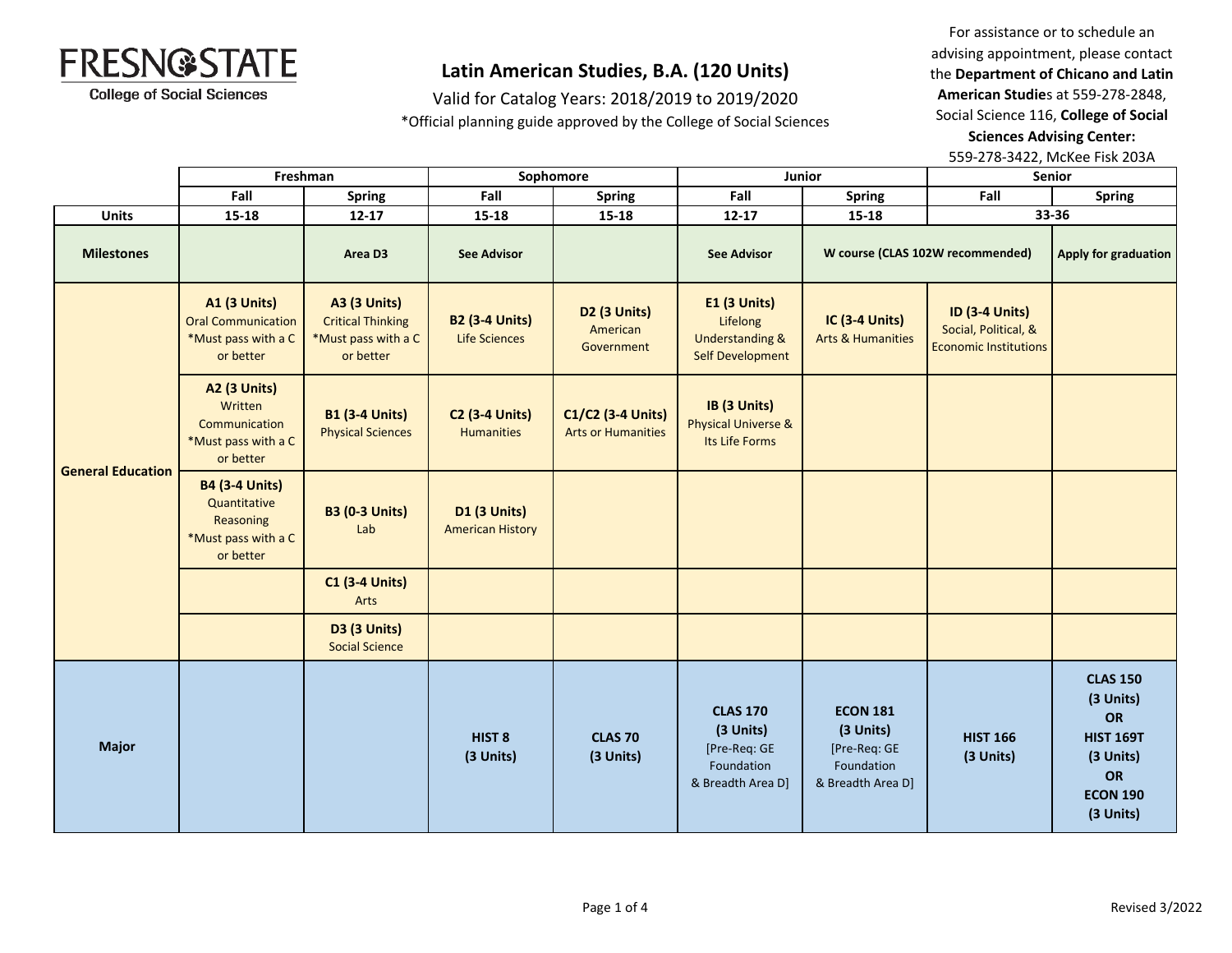

## **Latin American Studies, B.A. (120 Units)**

Valid for Catalog Years: 2018/2019 to 2019/2020 \*Official planning guide approved by the College of Social Sciences

For assistance or to schedule an advising appointment, please contact the **Department of Chicano and Latin American Studie**s at 559-278-2848, Social Science 116, **College of Social Sciences Advising Center:**  559-278-3422, McKee Fisk 203A

|              |           | Freshman      |       | Sophomore     |           | Junior        | <b>Senior</b>                                                                                                                                                                                                                                                                                         |                                                                                                                                                                                                                                                                                                       |  |
|--------------|-----------|---------------|-------|---------------|-----------|---------------|-------------------------------------------------------------------------------------------------------------------------------------------------------------------------------------------------------------------------------------------------------------------------------------------------------|-------------------------------------------------------------------------------------------------------------------------------------------------------------------------------------------------------------------------------------------------------------------------------------------------------|--|
|              | Fall      | <b>Spring</b> | Fall  | <b>Spring</b> | Fall      | <b>Spring</b> | Fall                                                                                                                                                                                                                                                                                                  | <b>Spring</b>                                                                                                                                                                                                                                                                                         |  |
| <b>Units</b> | $15 - 18$ | $12 - 17$     | 15-18 | 15-18         | $12 - 17$ | 15-18         |                                                                                                                                                                                                                                                                                                       | 33-36                                                                                                                                                                                                                                                                                                 |  |
|              |           |               |       |               |           |               | <b>Major Electives (3 Units)</b><br>AIS 103; ANTH 130, 141, 143; CLAS 112,<br>114, 115; ECON 114, 179; GEOG 170T;<br>HIST 145, 160, 162, 165, 167, 169T, 183;<br>PLSI 146T, 148; ARTH 170, 173, 175;<br>HUM 130; SPAN 125, 129, 143, 145, 147<br>*See course catalog for prerequisite<br>requirements |                                                                                                                                                                                                                                                                                                       |  |
| <b>Major</b> |           |               |       |               |           |               |                                                                                                                                                                                                                                                                                                       | <b>Major Electives (3 Units)</b><br>AIS 103; ANTH 130, 141, 143; CLAS 112,<br>114, 115; ECON 114, 179; GEOG 170T;<br>HIST 145, 160, 162, 165, 167, 169T, 183;<br>PLSI 146T, 148; ARTH 170, 173, 175;<br>HUM 130; SPAN 125, 129, 143, 145, 147<br>*See course catalog for prerequisite<br>requirements |  |
|              |           |               |       |               |           |               |                                                                                                                                                                                                                                                                                                       | <b>Major Electives (3 Units)</b><br>AIS 103; ANTH 130, 141, 143; CLAS 112,<br>114, 115; ECON 114, 179; GEOG 170T;<br>HIST 145, 160, 162, 165, 167, 169T, 183;<br>PLSI 146T, 148; ARTH 170, 173, 175;<br>HUM 130; SPAN 125, 129, 143, 145, 147<br>*See course catalog for prerequisite<br>requirements |  |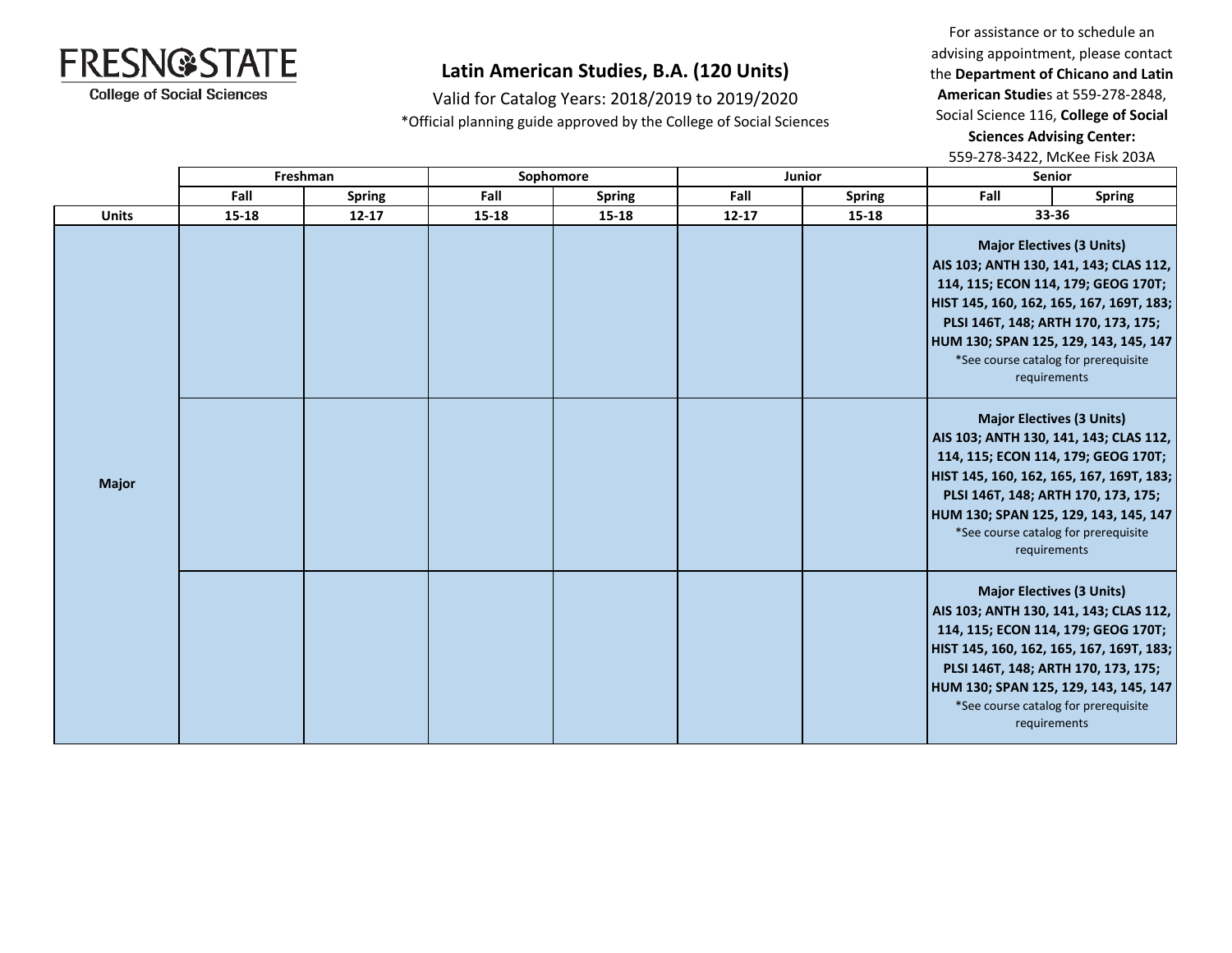

### **Latin American Studies, B.A. (120 Units)**

Valid for Catalog Years: 2018/2019 to 2019/2020 \*Official planning guide approved by the College of Social Sciences

For assistance or to schedule an advising appointment, please contact the **Department of Chicano and Latin American Studie**s at 559-278-2848, Social Science 116, **College of Social Sciences Advising Center:**  559-278-3422, McKee Fisk 203A

|                                                               |                 | Freshman      |                 | Sophomore       | <b>Junior</b>                                                                                                           |                              | <b>Senior</b>                         |                                                                                                                                                                                                                                                                                                       |
|---------------------------------------------------------------|-----------------|---------------|-----------------|-----------------|-------------------------------------------------------------------------------------------------------------------------|------------------------------|---------------------------------------|-------------------------------------------------------------------------------------------------------------------------------------------------------------------------------------------------------------------------------------------------------------------------------------------------------|
|                                                               | Fall            | <b>Spring</b> | Fall            | <b>Spring</b>   | Fall                                                                                                                    | <b>Spring</b>                | Fall                                  | <b>Spring</b>                                                                                                                                                                                                                                                                                         |
| <b>Units</b>                                                  | $15 - 18$       | $12 - 17$     | 15-18           | $15 - 18$       | $12 - 17$                                                                                                               | 15-18                        |                                       | 33-36                                                                                                                                                                                                                                                                                                 |
| <b>Major</b>                                                  |                 |               |                 |                 |                                                                                                                         |                              | HUM 130; SPAN 125, 129, 143, 145, 147 | <b>Major Electives (3 Units)</b><br>AIS 103; ANTH 130, 141, 143; CLAS 112,<br>114, 115; ECON 114, 179; GEOG 170T;<br>HIST 145, 160, 162, 165, 167, 169T, 183;<br>PLSI 146T, 148; ARTH 170, 173, 175;<br>*See course catalog for prerequisite<br>requirements                                          |
|                                                               |                 |               |                 |                 |                                                                                                                         |                              |                                       | <b>Major Electives (3 Units)</b><br>AIS 103; ANTH 130, 141, 143; CLAS 112,<br>114, 115; ECON 114, 179; GEOG 170T;<br>HIST 145, 160, 162, 165, 167, 169T, 183;<br>PLSI 146T, 148; ARTH 170, 173, 175;<br>HUM 130; SPAN 125, 129, 143, 145, 147<br>*See course catalog for prerequisite<br>requirements |
| <b>Additional</b><br><b>Graduation</b><br><b>Requirements</b> | <b>Elective</b> |               | <b>Elective</b> | <b>Elective</b> | <b>UDWS (0-4 Units)</b><br>*Upper Division<br><b>Writing Exam</b><br>OR "W" Course (must<br>pass with a C or<br>better) | <b>CLAS 171</b><br>(3 Units) | <b>Elective</b>                       | MI (3 Units)<br>Multicultural/<br>International                                                                                                                                                                                                                                                       |
|                                                               | <b>Elective</b> |               |                 | <b>Elective</b> | <b>Elective</b>                                                                                                         | <b>Elective</b>              |                                       | <b>Elective</b>                                                                                                                                                                                                                                                                                       |
|                                                               |                 |               |                 |                 |                                                                                                                         | <b>Elective</b>              |                                       |                                                                                                                                                                                                                                                                                                       |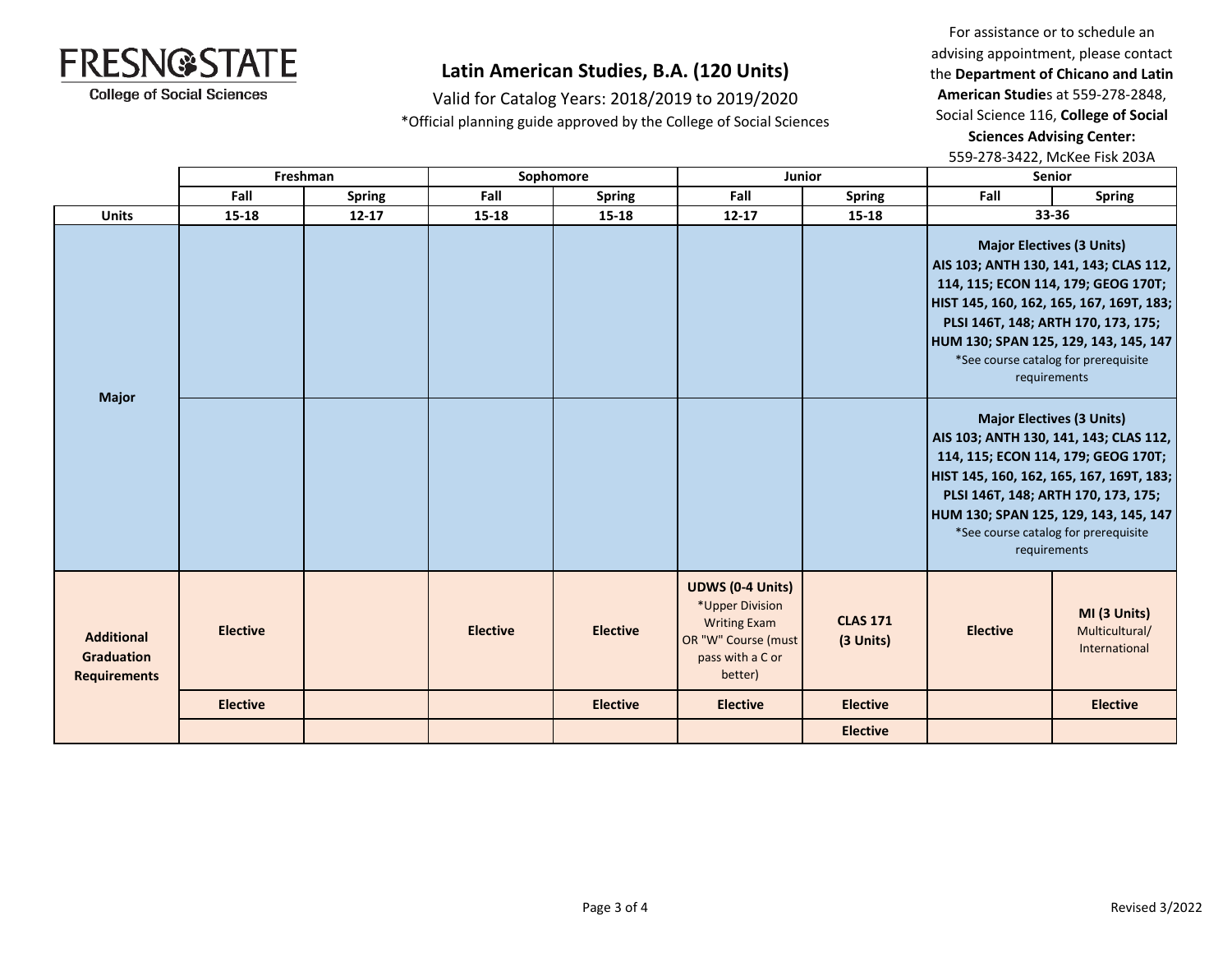

### **Latin American Studies, B.A. (120 Units)**

Valid for Catalog Years: 2018/2019 to 2019/2020

\*Official planning guide approved by the College of Social Sciences

For assistance or to schedule an advising appointment, please contact the **Department of Chicano and Latin American Studie**s at 559-278-2848, Social Science 116, **College of Social Sciences Advising Center:** 

559-278-3422, McKee Fisk 203A

|              | Freshman |                        | Sophomore |        |           | Junior        | Senior |        |
|--------------|----------|------------------------|-----------|--------|-----------|---------------|--------|--------|
|              | Fall     | <b>Spring</b>          | Fall      | Spring | Fall      | <b>Spring</b> | Fall   | Spring |
| <b>Units</b> | 15-18    | . .<br>$\sim$<br>12-17 | 15-18     | 15-18  | $12 - 17$ | 15-18         | 33-36  |        |

#### **FOOTNOTES:**

**Prerequisites/Corequisites:** Other restrictions may apply. Please see your course catalog for detailed prerequisite/corequisite requirements.

**Grade Requirements:** CR/NC grading is not permitted in the Latin American Studies major, unless the course is offered on a CR/NC basis.

Electives (36 units): Units in this area may be used toward a double major. Students must earn a minimum of 120 units total to graduate. The number of required elective units may vary, depending on the amount of units earned from major and GE courses.

**Major Electives:** CLAS courses in this area may be utilized to complete the dual major in Chicano Studies.

Upper Division Writing Skills requirement (UDWS): All undergraduate students must demonstrate competency in writing skills by passing the Upper Division Writing Exam (UDWE) or by obtaining a C or better in an approved upper division writing course, identified by the letter "W."

**Senior Project:** A semester abroad in Spain, Portugal or a Latin American country can replace the senior project.

\*Students who are planning to do graduate work in Chicano or Latin American studies are advised to study Spanish and/or Portuguese.

Substitutions: If substitutions/exceptions/waivers are made for any major courses that also meet GE and/or the Multicultural/International graduation requirement, the student is responsible for completing additional courses to satisfy the respective areas (GE and/or MI). This also includes the upperdivision writing requirement.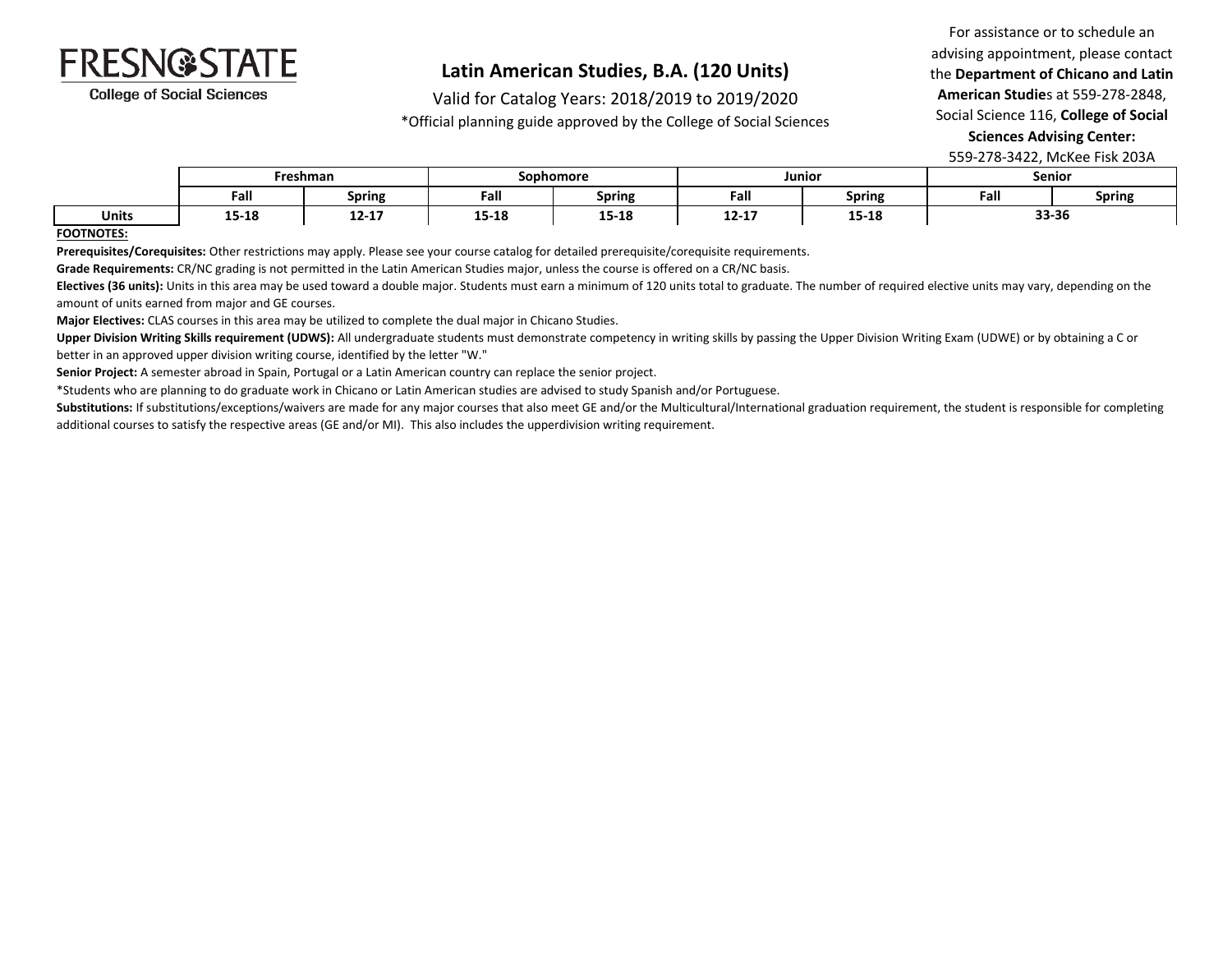

### **Latin American Studies, B.A. (120 Units)**

Valid for Catalog Years: 2012/2013 to 2017/2018

\*Official planning guide approved by the College of Social Sciences

For assistance or to schedule an advising appointment, please contact the **Department of Chicano and Latin American Studie**s at 559-278-2848, Social Science 116, **College of Social Sciences** 

**Advising Center:** 

559-278-3422, McKee Fisk 203A

|                             | Freshman                                                                                   |                                                                                     | Sophomore                                      |                                                   | <b>Junior</b>                                                                   |                                                                                 | <b>Senior</b>                                                                 |                                                                                                         |
|-----------------------------|--------------------------------------------------------------------------------------------|-------------------------------------------------------------------------------------|------------------------------------------------|---------------------------------------------------|---------------------------------------------------------------------------------|---------------------------------------------------------------------------------|-------------------------------------------------------------------------------|---------------------------------------------------------------------------------------------------------|
|                             | Fall                                                                                       | <b>Spring</b>                                                                       | Fall                                           | <b>Spring</b>                                     | Fall                                                                            | <b>Spring</b>                                                                   | Fall                                                                          | <b>Spring</b>                                                                                           |
| <b>Units</b>                | $15 - 18$                                                                                  | $12 - 17$                                                                           | $15 - 18$                                      | 15-18                                             | $12 - 17$                                                                       | 15-18                                                                           |                                                                               | 33-36                                                                                                   |
| <b>Milestones</b>           |                                                                                            | Area D3                                                                             | <b>See Advisor</b>                             |                                                   | <b>See Advisor</b>                                                              | W course (CLAS 102W recommended)                                                |                                                                               | Apply for graduation                                                                                    |
| General<br><b>Education</b> | <b>A1 (3 Units)</b><br><b>Oral Communication</b><br>*Must pass with a C or<br>better       | <b>A3 (3 Units)</b><br><b>Critical Thinking</b><br>*Must pass with a C or<br>better | <b>B2 (3-4 Units)</b><br><b>Life Sciences</b>  | <b>D2 (3 Units)</b><br><b>American Government</b> | <b>E1 (3 Units)</b><br>Lifelong Understanding<br>&<br><b>Self Development</b>   | <b>IC (3-4 Units)</b><br><b>Arts &amp; Humanities</b>                           | <b>ID (3-4 Units)</b><br>Social, Political, &<br><b>Economic Institutions</b> | MI (3 Units)<br>Multicultural/<br>International                                                         |
|                             | <b>A2 (3 Units)</b><br>Written<br>Communication<br>*Must pass with a C or<br>better        | <b>B1 (3-4 Units)</b><br><b>Physical Sciences</b>                                   | <b>C2 (3-4 Units)</b><br><b>Humanities</b>     | C1/C2 (3-4 Units)<br><b>Arts or Humanities</b>    | IB (3 Units)<br><b>Physical Universe &amp;</b><br>Its Life Forms                |                                                                                 |                                                                               |                                                                                                         |
|                             | <b>B4 (3-4 Units)</b><br><b>Quantitative Reasoning</b><br>*Must pass with a C or<br>better | <b>B3 (0-3 Units)</b><br>Lab                                                        | <b>D1 (3 Units)</b><br><b>American History</b> |                                                   |                                                                                 |                                                                                 |                                                                               |                                                                                                         |
|                             |                                                                                            | <b>C1 (3-4 Units)</b><br>Arts                                                       |                                                |                                                   |                                                                                 |                                                                                 |                                                                               |                                                                                                         |
|                             |                                                                                            | <b>D3 (3 Units)</b><br><b>Social Science</b>                                        |                                                |                                                   |                                                                                 |                                                                                 |                                                                               |                                                                                                         |
|                             |                                                                                            |                                                                                     | HIST <sub>8</sub><br>(3 Units)                 | <b>CLAS 70</b><br>(3 Units)                       | <b>CLAS 170</b><br>(3 Units)<br>[Pre-Req: GE<br>Foundation<br>& Breadth Area D] | <b>ECON 181</b><br>(3 Units)<br>[Pre-Req: GE<br>Foundation<br>& Breadth Area D] | <b>HIST 166</b><br>(3 Units)                                                  | <b>CLAS 150 (3 Units)</b><br><b>OR</b><br><b>HIST 169T (3 Units)</b><br>OR<br><b>ECON 190 (3 Units)</b> |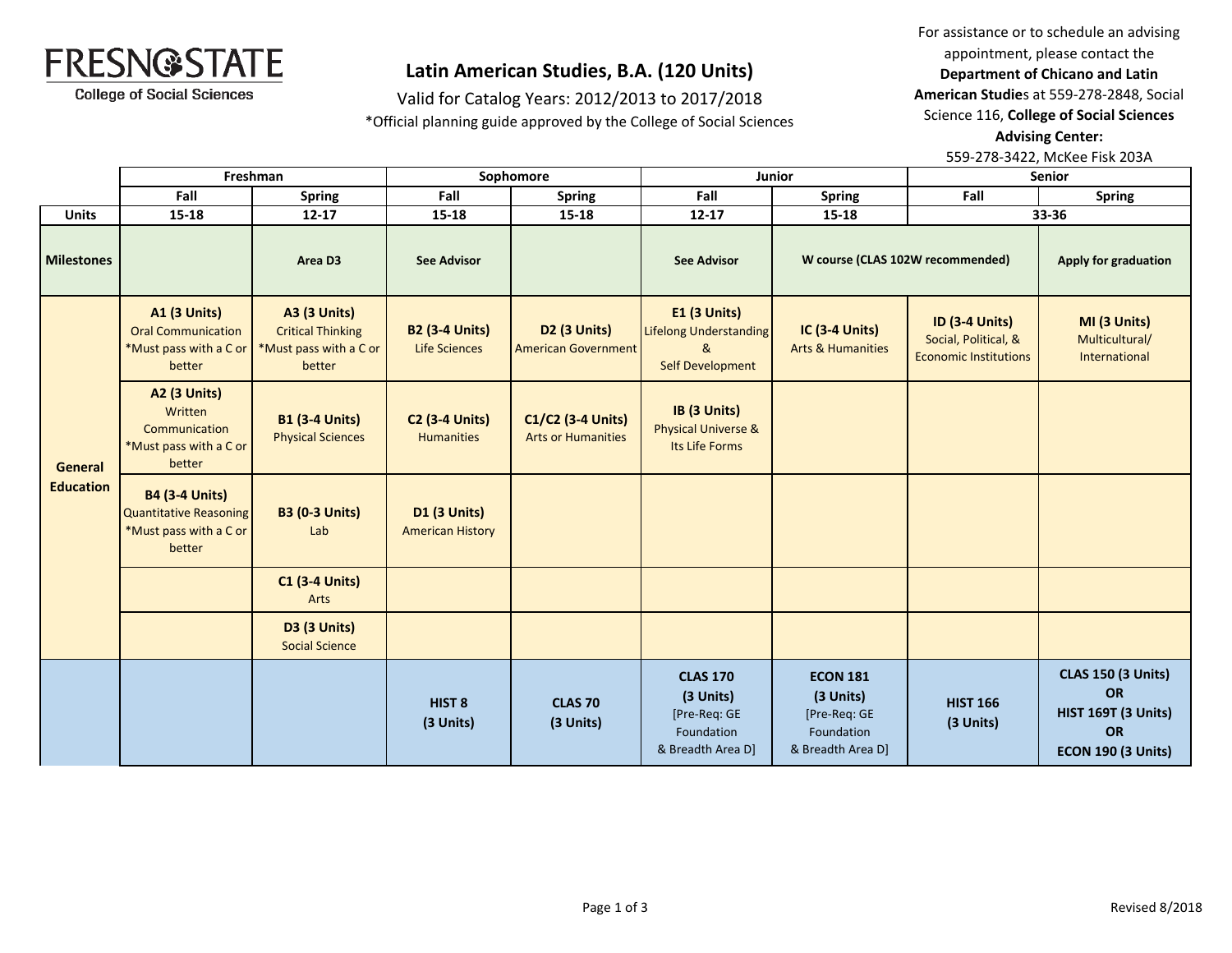For assistance or to schedule an advising appointment, please contact the **Department of Chicano and Latin American Studie**s at 559-278-2848, Social Science 116, **College of Social Sciences** 

**Advising Center:** 

559-278-3422, McKee Fisk 203A

# **Latin American Studies, B.A. (120 Units)**

Valid for Catalog Years: 2012/2013 to 2017/2018 \*Official planning guide approved by the College of Social Sciences

|              |           | Freshman      |       | Sophomore     |           | Junior        | <b>Senior</b> |                                                                                                                                                                                                                                                                                                    |
|--------------|-----------|---------------|-------|---------------|-----------|---------------|---------------|----------------------------------------------------------------------------------------------------------------------------------------------------------------------------------------------------------------------------------------------------------------------------------------------------|
|              | Fall      | <b>Spring</b> | Fall  | <b>Spring</b> | Fall      | <b>Spring</b> | Fall          | <b>Spring</b>                                                                                                                                                                                                                                                                                      |
| <b>Units</b> | $15 - 18$ | $12 - 17$     | 15-18 | $15 - 18$     | $12 - 17$ | $15 - 18$     |               | 33-36                                                                                                                                                                                                                                                                                              |
| <b>Major</b> |           |               |       |               |           |               |               | <b>Major Electives (3 Units)</b><br>AIS 103; ANTH 130, 141, 143; CLAS 112, 114,<br>115; ECON 114, 179; GEOG 170T; HIST 145,<br>160, 162, 165, 167, 169T, 183; PLSI 146T, 148;<br>ARTH 170, 173, 175; HUM 130; SPAN 125,<br>129, 143, 145, 147<br>*See course catalog for prerequisite requirements |
|              |           |               |       |               |           |               |               | <b>Major Electives (3 Units)</b><br>AIS 103; ANTH 130, 141, 143; CLAS 112, 114,<br>115; ECON 114, 179; GEOG 170T; HIST 145,<br>160, 162, 165, 167, 169T, 183; PLSI 146T, 148;<br>ARTH 170, 173, 175; HUM 130; SPAN 125,<br>129, 143, 145, 147<br>*See course catalog for prerequisite requirements |
|              |           |               |       |               |           |               |               | <b>Major Electives (3 Units)</b><br>AIS 103; ANTH 130, 141, 143; CLAS 112, 114,<br>115; ECON 114, 179; GEOG 170T; HIST 145,<br>160, 162, 165, 167, 169T, 183; PLSI 146T, 148;<br>ARTH 170, 173, 175; HUM 130; SPAN 125,<br>129, 143, 145, 147<br>*See course catalog for prerequisite requirements |
| <b>Major</b> |           |               |       |               |           |               |               | <b>Major Electives (3 Units)</b><br>AIS 103; ANTH 130, 141, 143; CLAS 112, 114,<br>115; ECON 114, 179; GEOG 170T; HIST 145,<br>160, 162, 165, 167, 169T, 183; PLSI 146T, 148;<br>ARTH 170, 173, 175; HUM 130; SPAN 125,<br>129, 143, 145, 147<br>*See course catalog for prerequisite requirements |



**College of Social Sciences**